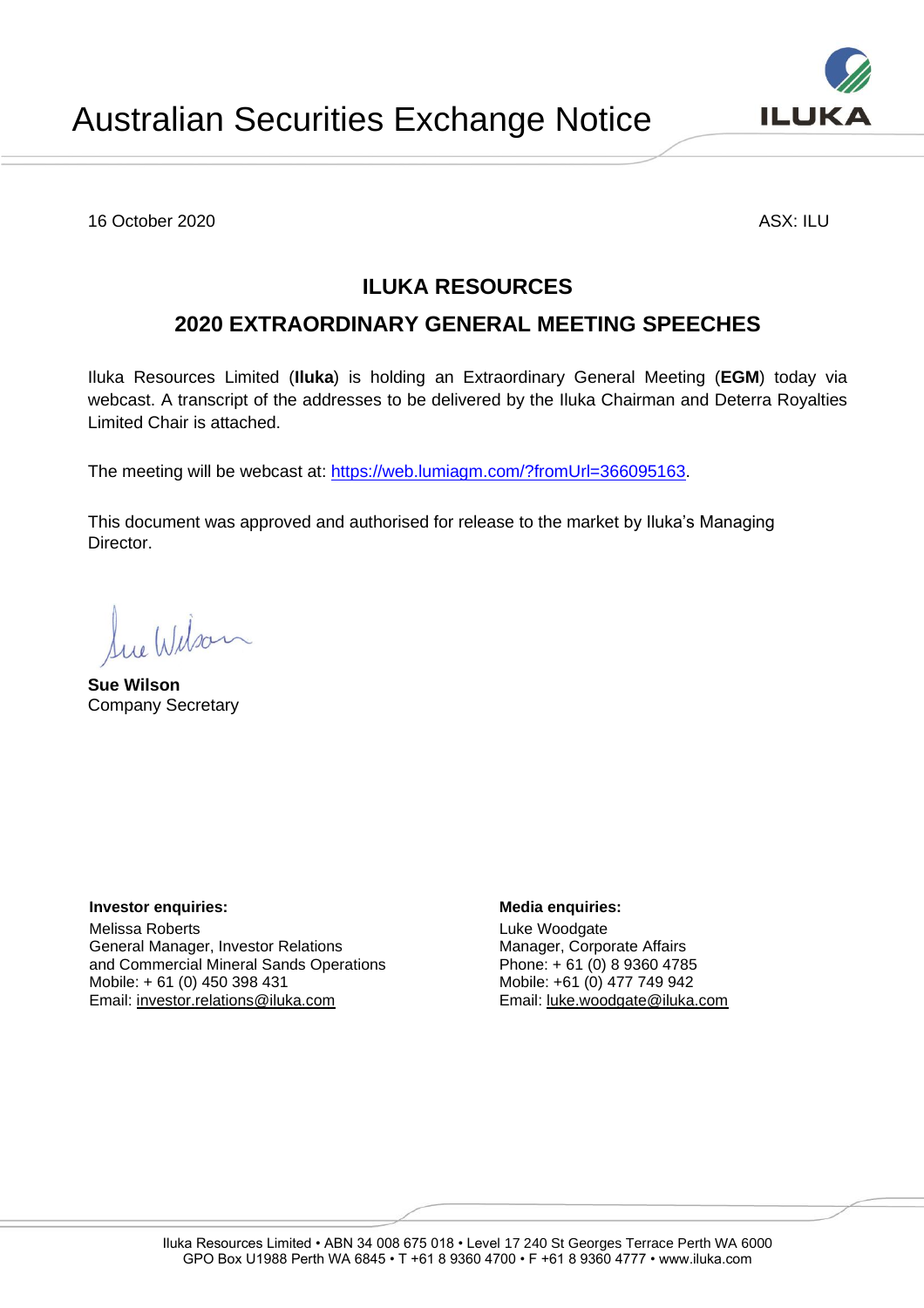## **Iluka Resources Limited Extraordinary General Meeting: Speeches by Greg Martin, Chairman, Iluka Resources Limited and Jenny Seabrook, Chair, Deterra Royalties Limited 16 October 2020**

## **Greg Martin, Chairman, Iluka Resources Limited**

Good morning Ladies and Gentlemen. I am pleased to be presiding over this Extraordinary General Meeting; and on behalf of the Board I would like to welcome you.

In response to Government restrictions and the potential health risks arising from the ongoing COVID-19 pandemic, the Board determined to hold this meeting virtually. We very much appreciate your understanding at this challenging time..

Before we commence formal proceedings, I would like to acknowledge the traditional custodians of the land we are broadcasting from our main office in Perth, the Whadjuk people. I am appearing from Sydney and I wish to also acknowledge the traditional custodians of the land I am broadcasting from, the Gadigal people. I wish to acknowledge and respect their continuing cultures and the contributions they make to the life of their respective cities and regions.

The Notice of Meeting was distributed to shareholders in September and I propose that it be taken as read. As outlined in the Notice, we are here today to consider one item of business – the demerger of Deterra Royalties from Iluka.

This is an important milestone for our company; and while it is once again disappointing that we cannot meet in person, I extend a warm welcome to everyone joining online, as we come together to vote on the proposed demerger..

As shareholders you will have received a notice of meeting and the demerger booklet, which outline in detail the rationale for the demerger; the advantages and disadvantages of the proposal; and the pro forma financial position of Iluka and Deterra should the demerger be approved this morning. These documents contain important information to help inform your vote.

Before proceeding with the item of business, I will say a few brief words, as will Jenny Seabrook, Chair of Deterra.

The position of the royalty business – and more specifically the Mining Area C royalty – within Iluka's portfolio has been subject to ongoing consideration by the Board for many years. Iluka is first and foremost a mineral sands business with over 60 years industry experience. Our objective is to deliver sustainable value.

Given the expected increase in materiality and cash flows from the MAC Royalty associated with BHP's South Flank development, which is now nearing completion, we decided in October last year to undertake a comprehensive review of both businesses and the optimal corporate and capital structure for Iluka.

At the heart of that review was an examination of all our operations and assets to determine what is in the best interests of shareholders. Iluka has always been disciplined in pursuing its objective; and the decision to demerge the royalty business is a further expression of that discipline. We believe this will, over time, deliver greater value to Iluka shareholders than the current structure.

Following the review, in February we announced our demerger plans. And although the world has changed markedly since that announcement, the Board's view remains the same – that the demerger is in the best interests of shareholders.

As part of the process the Board commissioned a report from an Independent Expert, Deloitte, to examine the demerger and assist shareholders in considering the proposal. This report can be found in Section 7 of the booklet.

Deloitte has also concluded that the demerger is in the best interests of shareholders. It determined that separating the two different businesses will facilitate greater strategic focus for each; and provide shareholders greater flexibility based on their investment objectives.